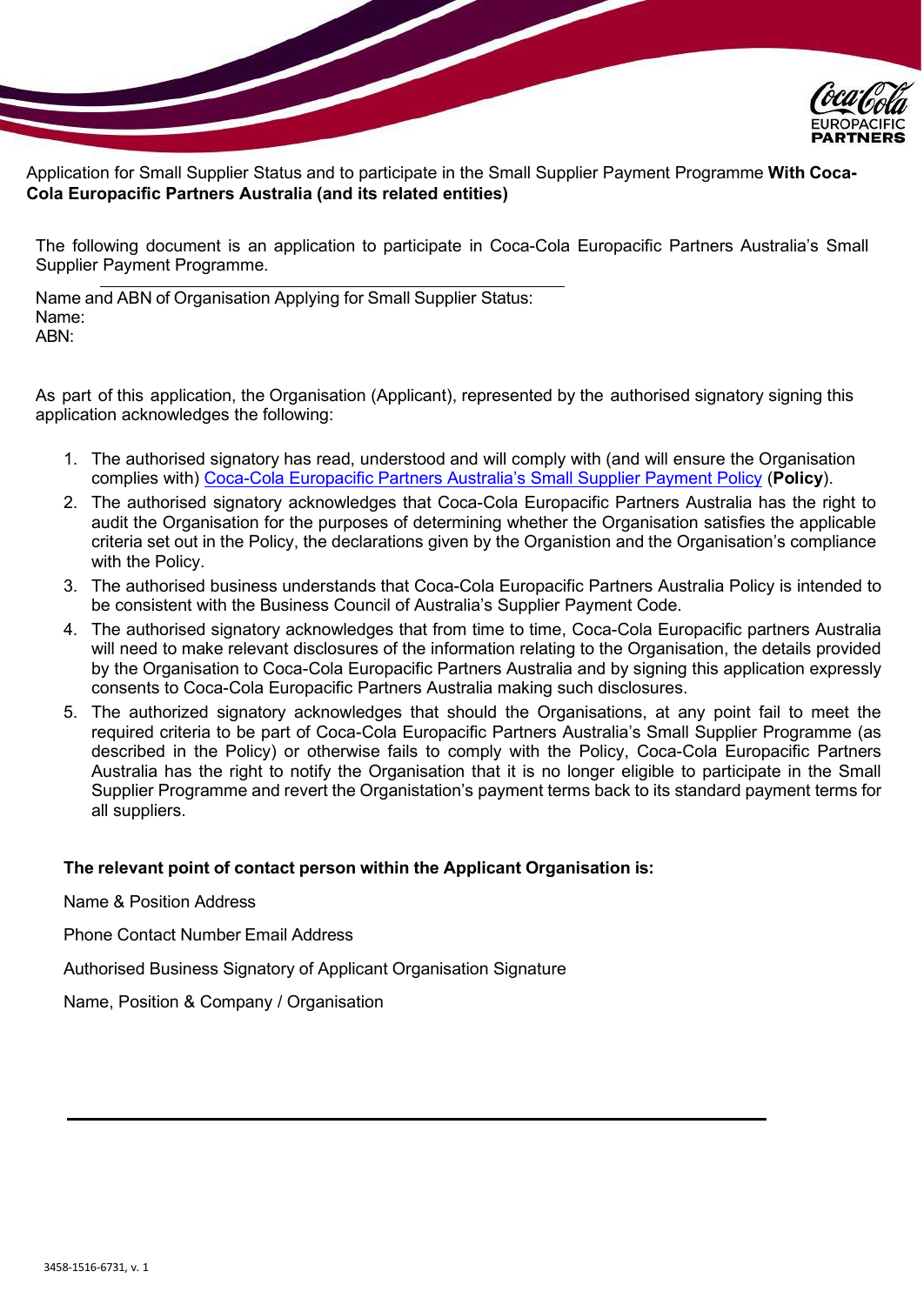

# **Commonwealth of Australia STATUTORY DECLARATION**

## *Statutory Declarations Act 1959*

 $I<sub>1</sub>$ 

2

*Insert the name address and occupation of person making the declaration*

*1 Insert the name, address and occupation of person making the declaration*

make the following declaration under the *Statutory Declarations Act 1959:*

*2 Set out matter declared to in numbered paragraphs*

> I understand that a person who intentionally makes a false statement in a statutory declaration is guilty of an offence under section 11 of the *Statutory Declarations Act 1959*, and I believe that the statements in this declaration are true in every particular.

*3 Signature of person making the declaration*

3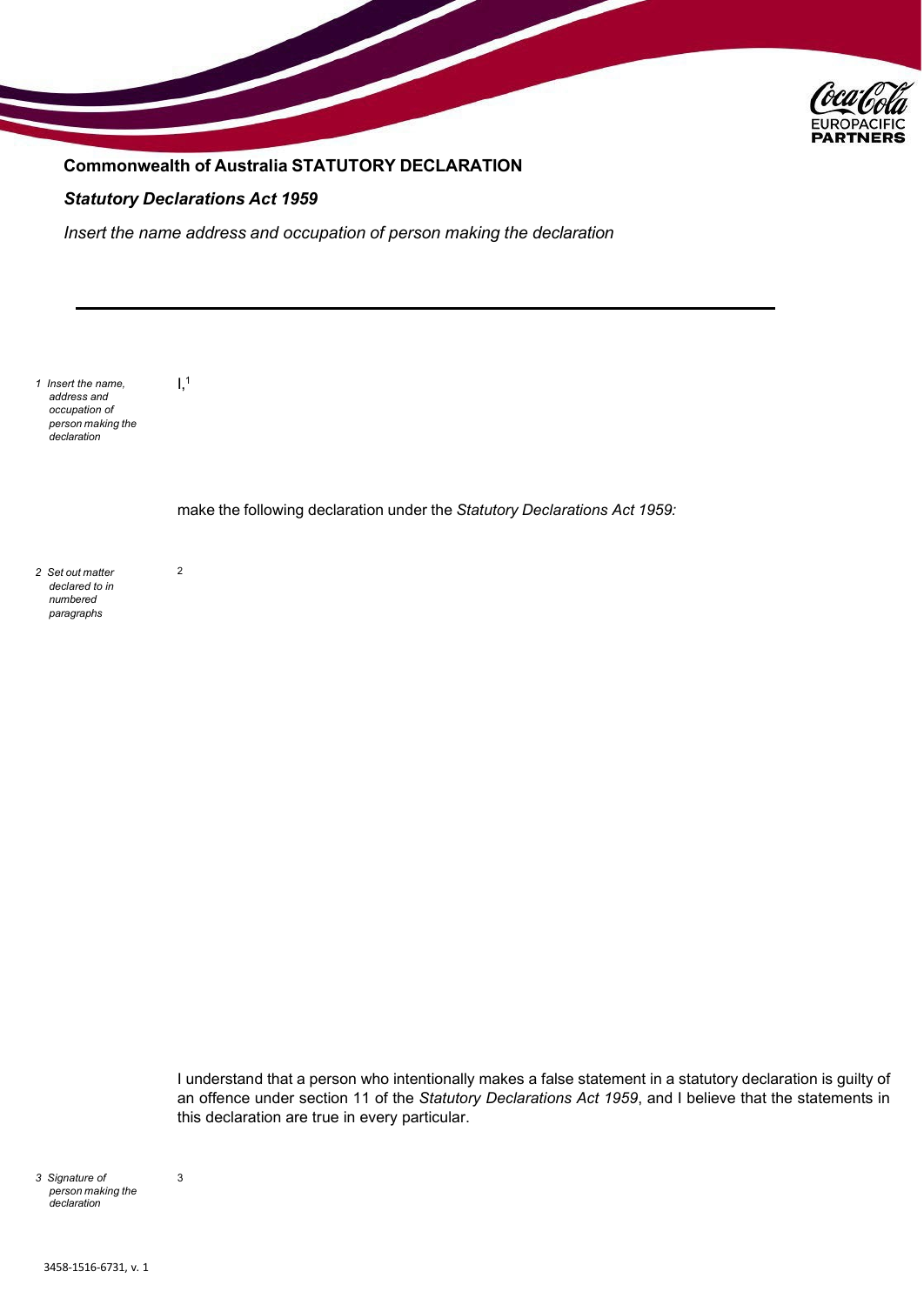

| 4 [Optional: email<br>address and/or<br>telephone number<br>of person making<br>the declaration]                            | 4  |                                                                                                                                           |      |                 |  |
|-----------------------------------------------------------------------------------------------------------------------------|----|-------------------------------------------------------------------------------------------------------------------------------------------|------|-----------------|--|
| 5 Place                                                                                                                     |    | Declared at 5                                                                                                                             | on 6 | of <sup>7</sup> |  |
| 6 Day                                                                                                                       |    |                                                                                                                                           |      |                 |  |
| 7 Month and year                                                                                                            |    | Before me,                                                                                                                                |      |                 |  |
| 8 Signature of<br>person before<br>whom the<br>declaration is<br>made (see over)                                            | 8  |                                                                                                                                           |      |                 |  |
| 9 Full name,<br>qualification and<br>address of person<br>before whom the<br>declaration is<br>made (in printed<br>letters) | 9  |                                                                                                                                           |      |                 |  |
| 10 [Optional: email<br>address and/or<br>telephone number<br>of person before<br>whom the<br>declaration is<br>made         | 10 |                                                                                                                                           |      |                 |  |
|                                                                                                                             |    | Note 1 A person who intentionally makes a false statement in a statutory declaration is guilty of an offence, the punishment for which is |      |                 |  |

imprisonment for a term of 4 years — see section 11 of the *Statutory Declarations Act 1959*.

*Note 2* Chapter 2 of the *Criminal Code* applies to all offences against the *Statutory Declarations Act 1959* — see section 5A of the *Statutory Declarations Act 1959*.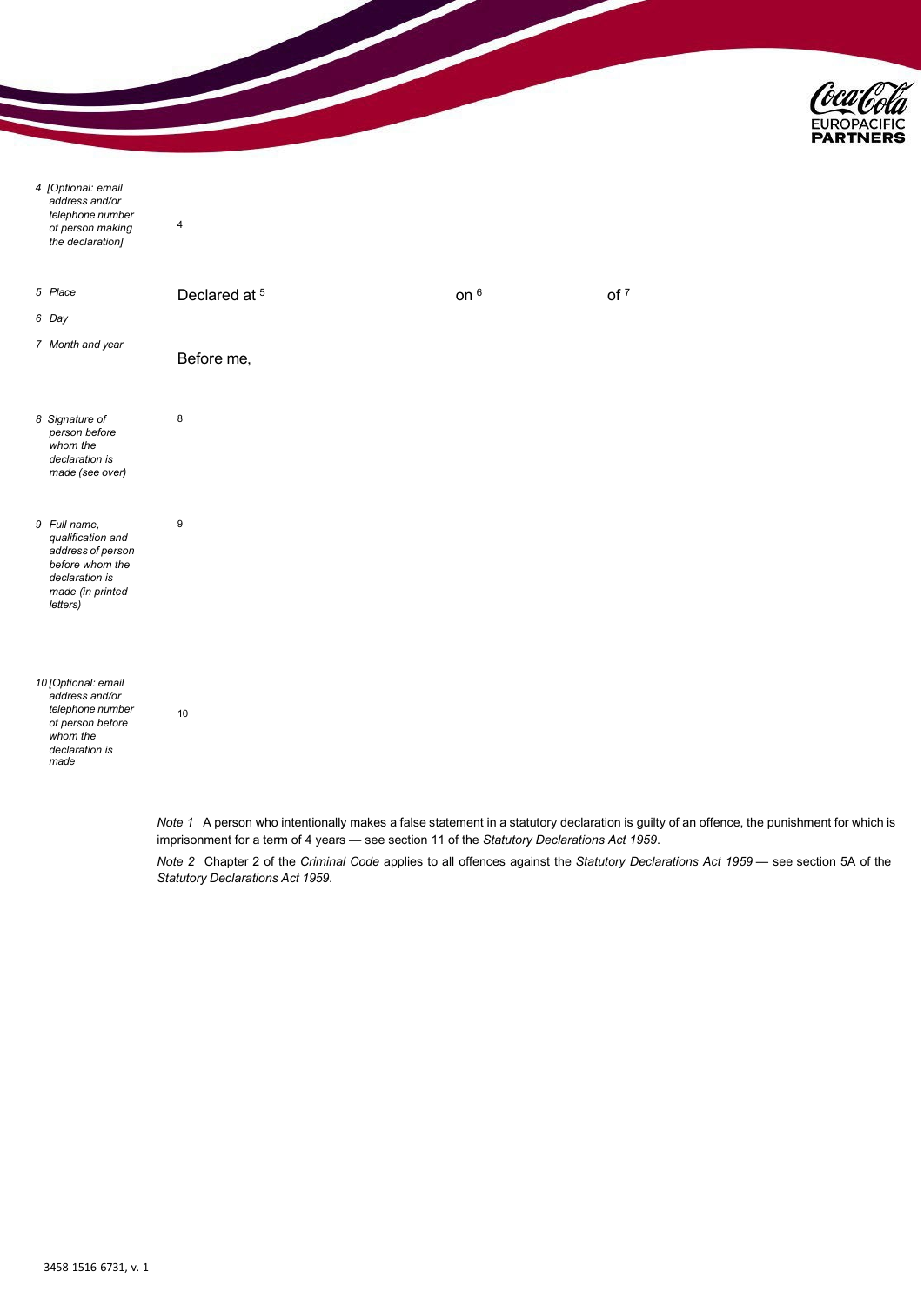

#### **A statutory declaration under the** *Statutory Declarations Act 1959* **may be made before–**

(1) a person who is currently licensed or registered under a law to practise in one of the following occupations:

| Architect            | Chiropractor             | Dentist                                                                                |
|----------------------|--------------------------|----------------------------------------------------------------------------------------|
| Financial adviser    | <b>Financial Planner</b> | Legal practitioner                                                                     |
| Medical practitioner | Midwife                  | Migration agent registered under Division 3 of Part 3 of the <i>Migration Act 1958</i> |
| Nurse                | Occupational therapist   | Optometrist                                                                            |
| Patent attorney      | Pharmacist               | Physiotherapist                                                                        |
| Psychologist         | Trade marks attorney     | Veterinary surgeon                                                                     |

(2) a person who is enrolled on the roll of the Supreme Court of a State or Territory, or the High Court of Australia, as a legal practitioner (however described); or

#### (3) a person who is in the following list:

Accountant who is:

a) a fellow of the National Tax Accountants' Association; or

b) a member of any of the following:

- i. Chartered Accountants Australia and New Zealand;
- ii. the Association of Taxation and Management Accountants;
- iii. CPA Australia;
- iv. the Institute of Public Accountants

Agent of the Australian Postal Corporation who is in charge of an office supplying postal services to the public

APS employee engaged on an ongoing basis with 5 or more years of continuous service who is not specified in another item in this list

Australian Consular Officer or Australian Diplomatic Officer (within the meaning of the *Consular Fees Act 1955*)

Bailiff

Bank officer with 5 or more continuous years of service

Building society officer with 5 or more years of continuous service

Chief executive officer of a Commonwealth court

Clerk of a court

Commissioner for Affidavits

Commissioner for Declarations

Credit union officer with 5 or more years of continuous service

Employee of a Commonwealth authority engaged on a permanent basis with 5 or more years of continuous service who is not specified in another

item in this list

Employee of the Australian Trade and Investment Commission who is:

(a) in a country or place outside Australia; and

(b) authorised under paragraph 3 (d) of the *Consular Fees Act 1955*; and

(c) exercising the employee's function at that place

Employee of the Commonwealth who is:

(a) at a place outside Australia; and

(b) authorised under paragraph 3 (c) of the *Consular Fees Act 1955*; and

(c) exercising the employee's function at that place

Engineer who is:

- a) a member of Engineers Australia, other than at the grade of student; or
- b) a Registered Professional Engineer of Professionals Australia; or
- c) registered as an engineer under a law of the Commonwealth, a State or Territory; or
- d) registered on the National Engineering Register by Engineers Australia

Finance company officer with 5 or more years of continuous service

Holder of a statutory office not specified in another item in this list

Judge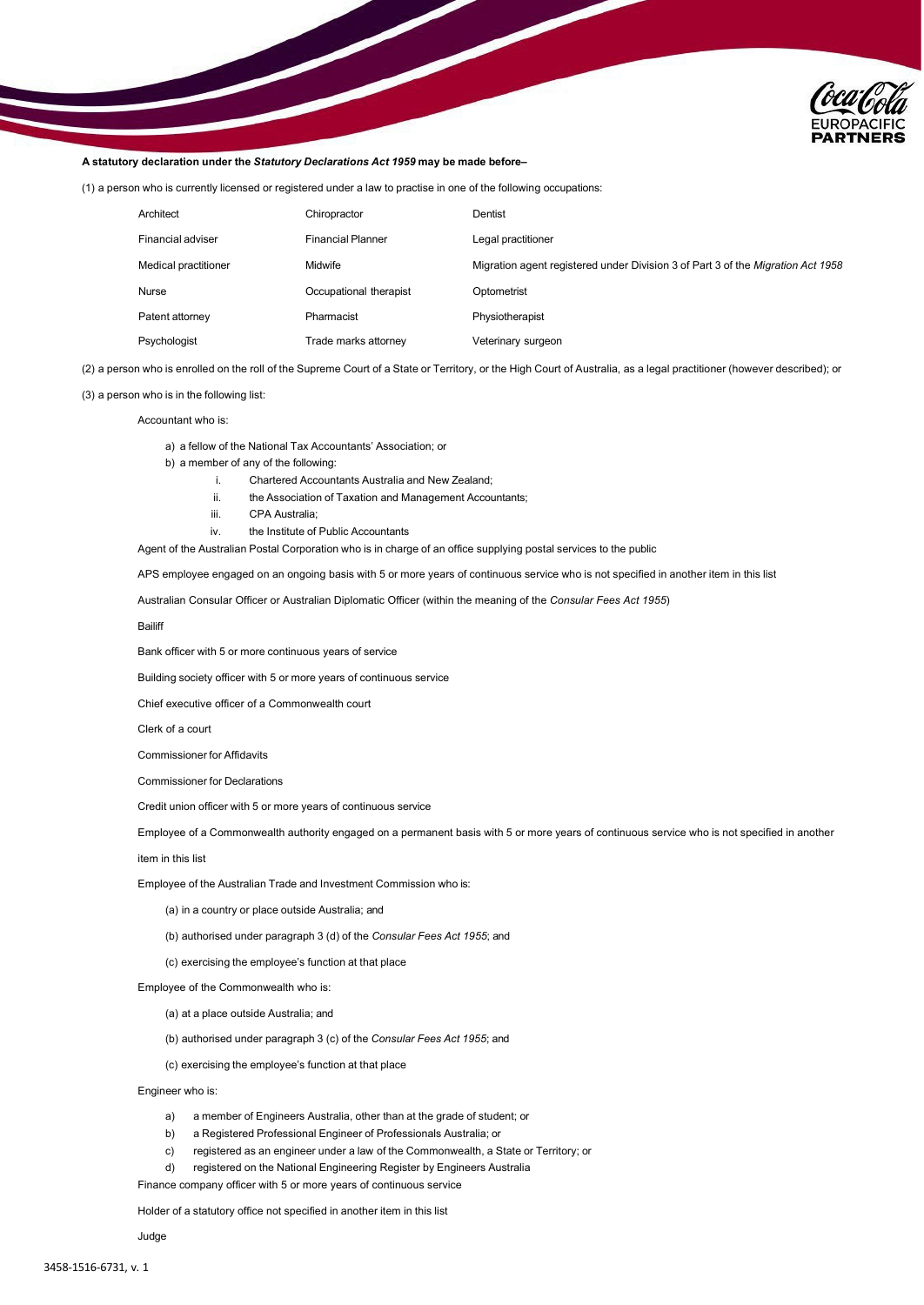

#### Justice of the Peace

### **Magistrate**

Marriage celebrant registered under Subdivision C of Division 1 of Part IV of the *Marriage Act 1961*

#### Master of a court

Member of the Australian Defence Force who is:

- a) an officer
- b) a non-commissioned officer within the meaning of the *Defence Force Discipline Act 1982* with 5 or more years of continuous service
- c) a warrant officer within the meaning of that Act
- Member of the Australasian Institute of Mining and Metallurgy

Member of the Governance Institute of Australia Ltd

Member of:

- a) the Parliament of the Commonwealth
- b) the Parliament of a State
- c) a Territory legislature
- d) a local government authority

Minister of religion registered under Subdivision A of Division 1 of Part IV of the *Marriage Act 1961*

Notary public, including a notary public (however described) exercising functions at a place outside

- a) the Commonwealth
- b) the external Territories of the Commonwealth

Permanent employee of the Australian Postal Corporation with 5 or more years of continuous service who is employed in an office providing postal services to the public

#### Permanent employee of

- a) a State or Territory or a State or Territory authority
- b) a local government authority

with 5 or more years of continuous service, other than such an employee who is specified in another item of this list

Person before whom a statutory declaration may be made under the law of the State or Territory in which the declaration is made

Police officer

Registrar, or Deputy Registrar, of a court

Senior executive employee of a Commonwealth authority

Senior executive employee of a State or Territory

SES employee of the Commonwealth

**Sheriff** 

Sheriff's officer

Teacher employed on a permanent full-time or part-time basis at a school or tertiary education institution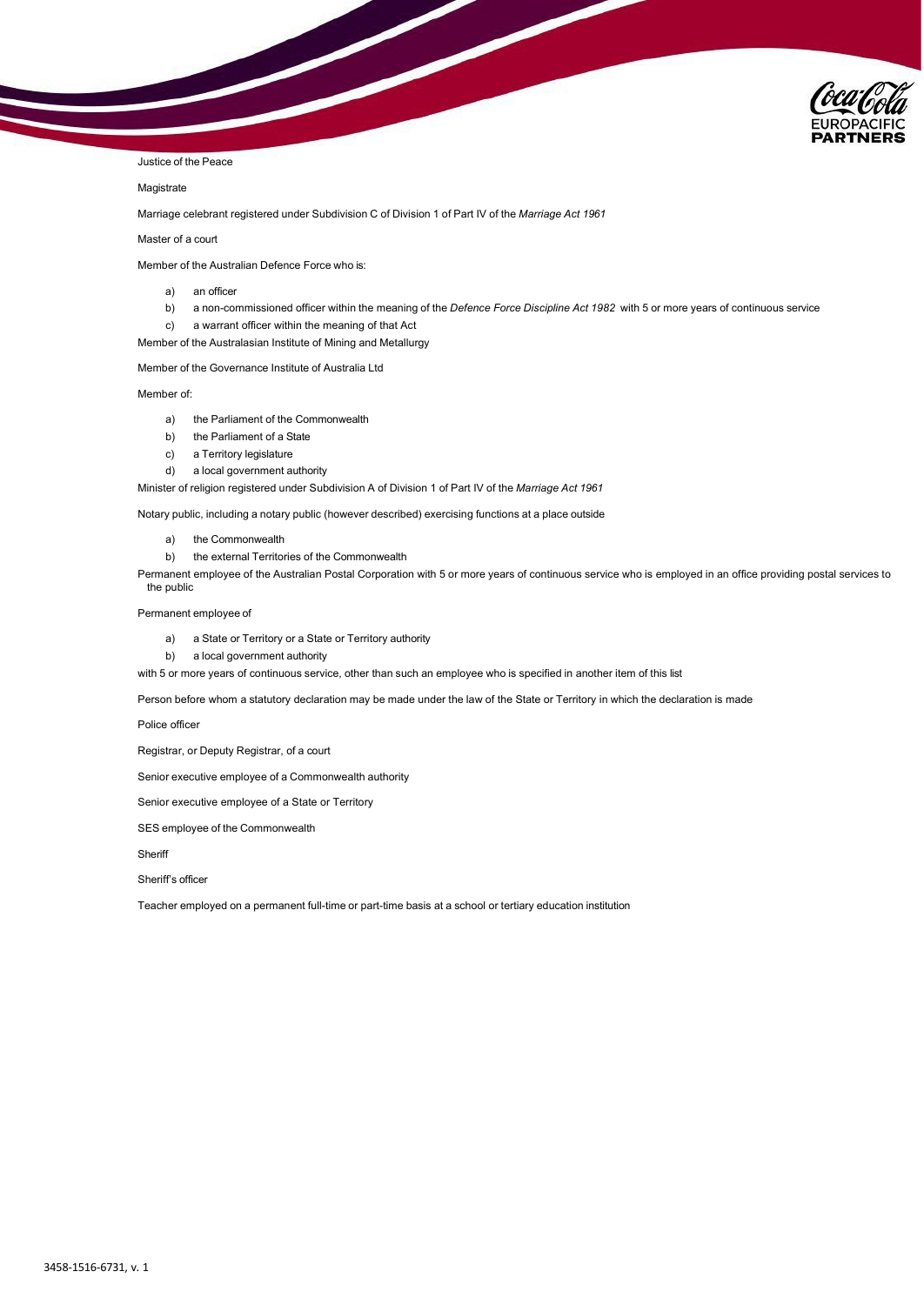

- 6. *Note 1* A person who intentionally makes a false statement in a statutory declaration is guilty of an offence, the punishment for which is imprisonment for a term of 4 years — see section 11 of the *Statutory Declarations Act 1959*.
- 7. *Note 2* Chapter 2 of the *Criminal Code* applies to all offences against the *Statutory Declarations Act 1959* — see section 5A of the *Statutory Declarations Act 1959*.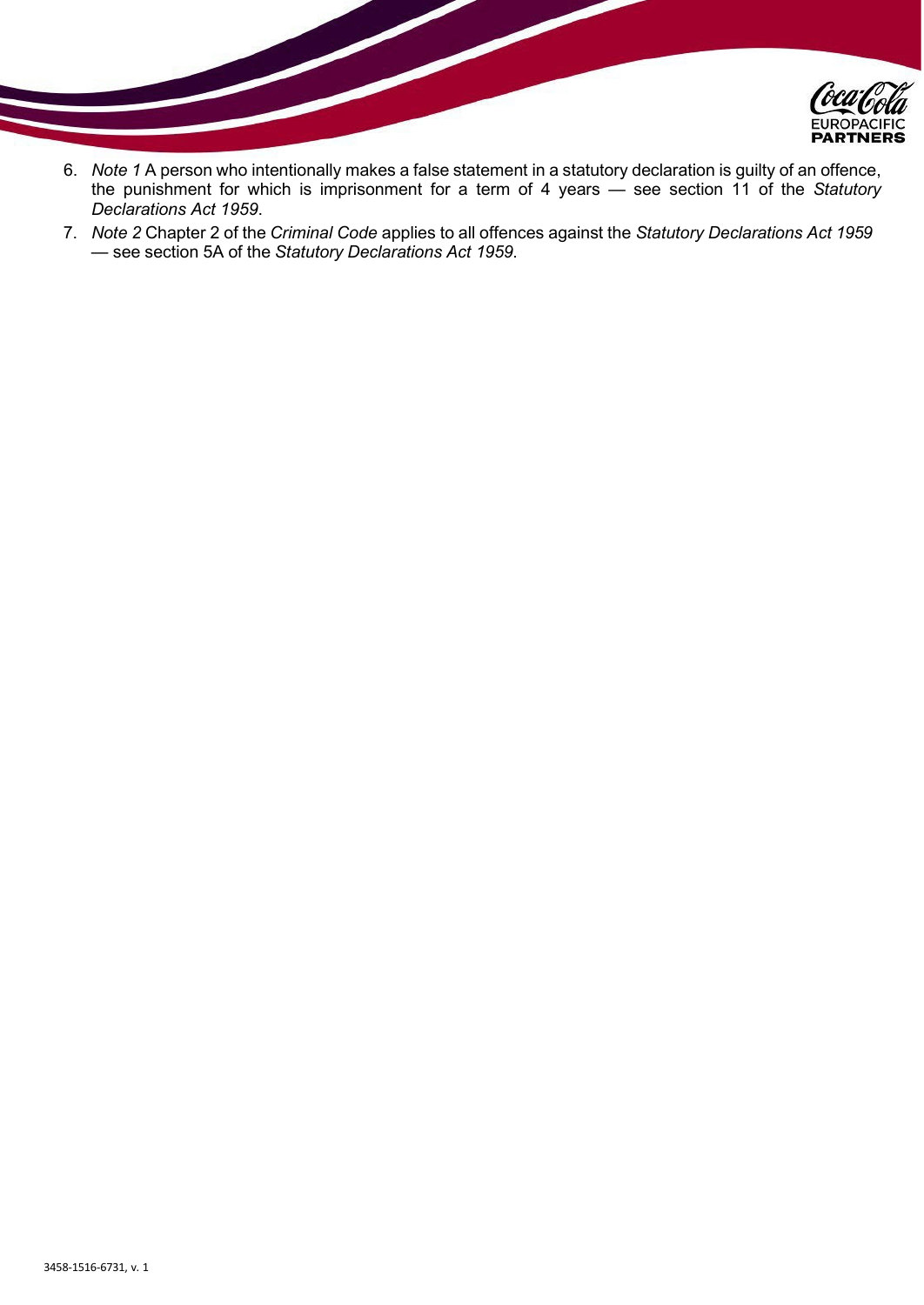

# 8. **A statutory declaration under the** *Statutory Declarations Act 1959* **may be made before–**

9. a person who is currently licensed or registered under a law to practise in one of the following occupations: 10.

| 11. Chiro<br>pract                  | 12. Dentist                    | 13. Legal<br>14. practi           |
|-------------------------------------|--------------------------------|-----------------------------------|
| or                                  |                                | tione<br>r                        |
| 15. Medic<br>al<br>practi<br>tioner | 16. Nurse                      | 17. Opto<br>metri<br>st           |
| 18. Paten<br>t<br>attorn<br>ey      | 19. Pharmacist                 | 20. Physi<br>other<br>apist       |
| 21. Psyc<br>hologi<br>st            | 22. Trade<br>marks<br>attorney | 23. Veter<br>inary<br>surg<br>eon |

- 24. a person who is enrolled on the roll of the Supreme Court of a State or Territory, or the High Court of Australia, as a legal practitioner (however described); or
- 25. a person who is in the following list:
- 26. Agent of the Australian Postal Corporation who is in charge of an office supplying postal services to the public Australian Consular Officer or Australian Diplomatic Officer (within the meaning of the *Consular Fees Act 1955*) Bailiff
- 27. Bank officer with 5 or more continuous years of service
- 28. Building society officer with 5 or more years of continuous service Chief executive officer of a Commonwealth court
- 29. Clerk of a court Commissioner for Affidavits Commissioner for Declarations
- 30. Credit union officer with 5 or more years of continuous service Employee of the Australian Trade Commission who is:
- 31. in a country or place outside Australia; and
- 32. authorised under paragraph 3 (d) of the *Consular Fees Act 1955*; and
- 33. exercising his or her function in that place Employee of the Commonwealth who is: in a country or place outside Australia; and
- 34. authorised under paragraph 3 (c) of the *Consular Fees Act 1955*; and
- 35. exercising his or her function in that place Fellow of the National Tax Accountants' Association
- 36. Finance company officer with 5 or more years of continuous service Holder of a statutory office not specified in another item in this list Judge of a court
- 37. Justice of the Peace Magistrate
- 38. Marriage celebrant registered under Subdivision C of Division 1 of Part IV of the *Marriage Act 1961*
- 39. Master of a court
- 40. Member of Chartered Secretaries Australia
- 41. Member of Engineers Australia, other than at the grade of student Member of the Association of Taxation and Management Accountants Member of the Australasian Institute of Mining and Metallurgy Member of the Australian Defence Force who is:
- 42. an officer; or
- 43. a non-commissioned officer within the meaning of the *Defence Force Discipline Act 1982* with 5 or more years of continuous service; or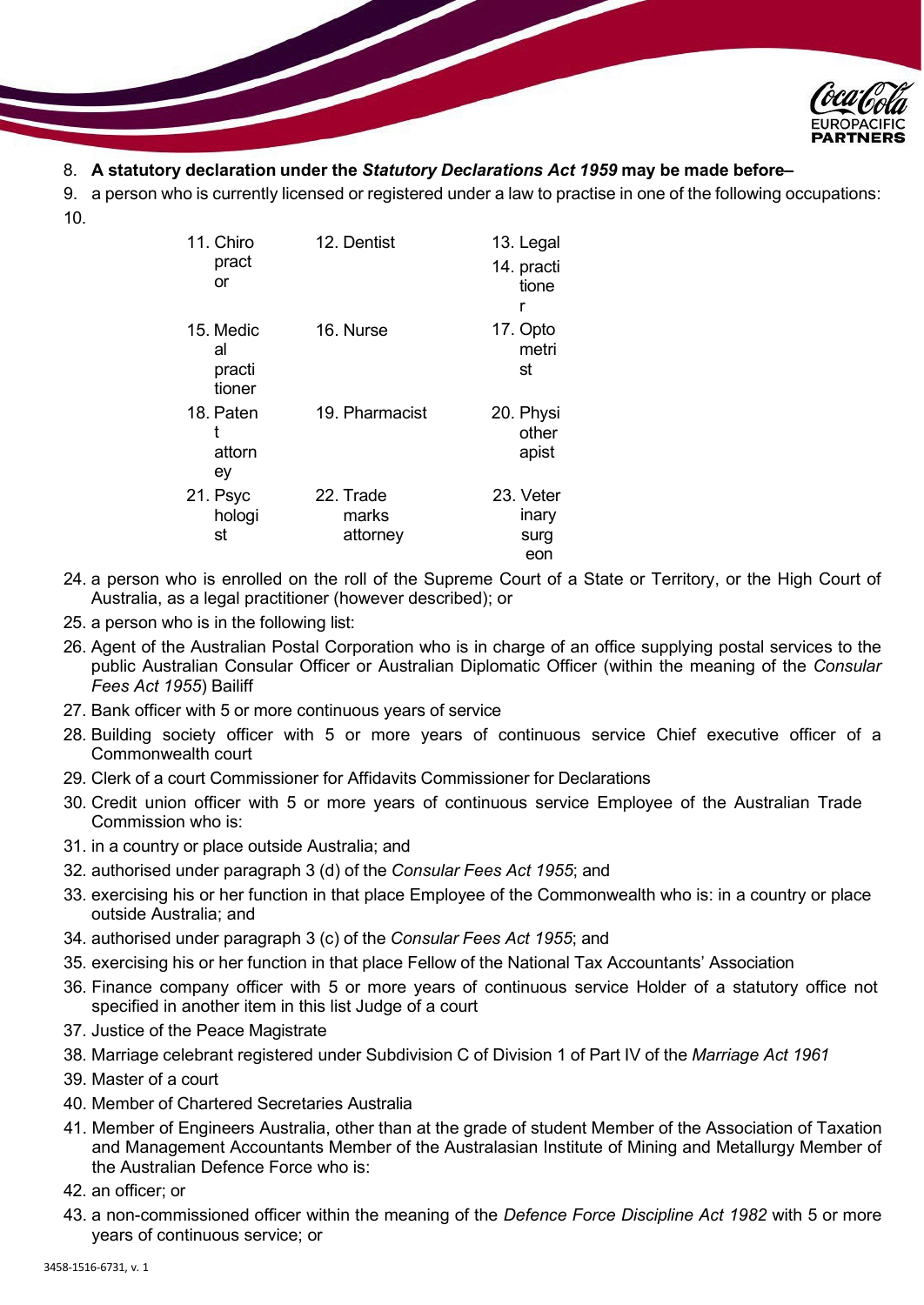

- 44. a warrant officer within the meaning of that Act
- 45. Member of the Institute of Chartered Accountants in Australia, the Australian Society of Certified Practising Accountants or the National Institute of Accountants
- 46. Member of:
- 47. the Parliament of the Commonwealth; or the Parliament of a State; or
- 48. a Territory legislature; or
- 49. a local government authority of a State or Territory
- 50. Minister of religion registered under Subdivision A of Division 1 of Part IV of the *Marriage Act 1961*
- 51. Notary public
- 52. Permanent employee of the Australian Postal Corporation with 5 or more years of continuous service who is employed in an office supplying postal services to the public
- 53. Permanent employee of:
- 54. the Commonwealth or a Commonwealth authority; or a State or Territory or a State or Territory authority; or